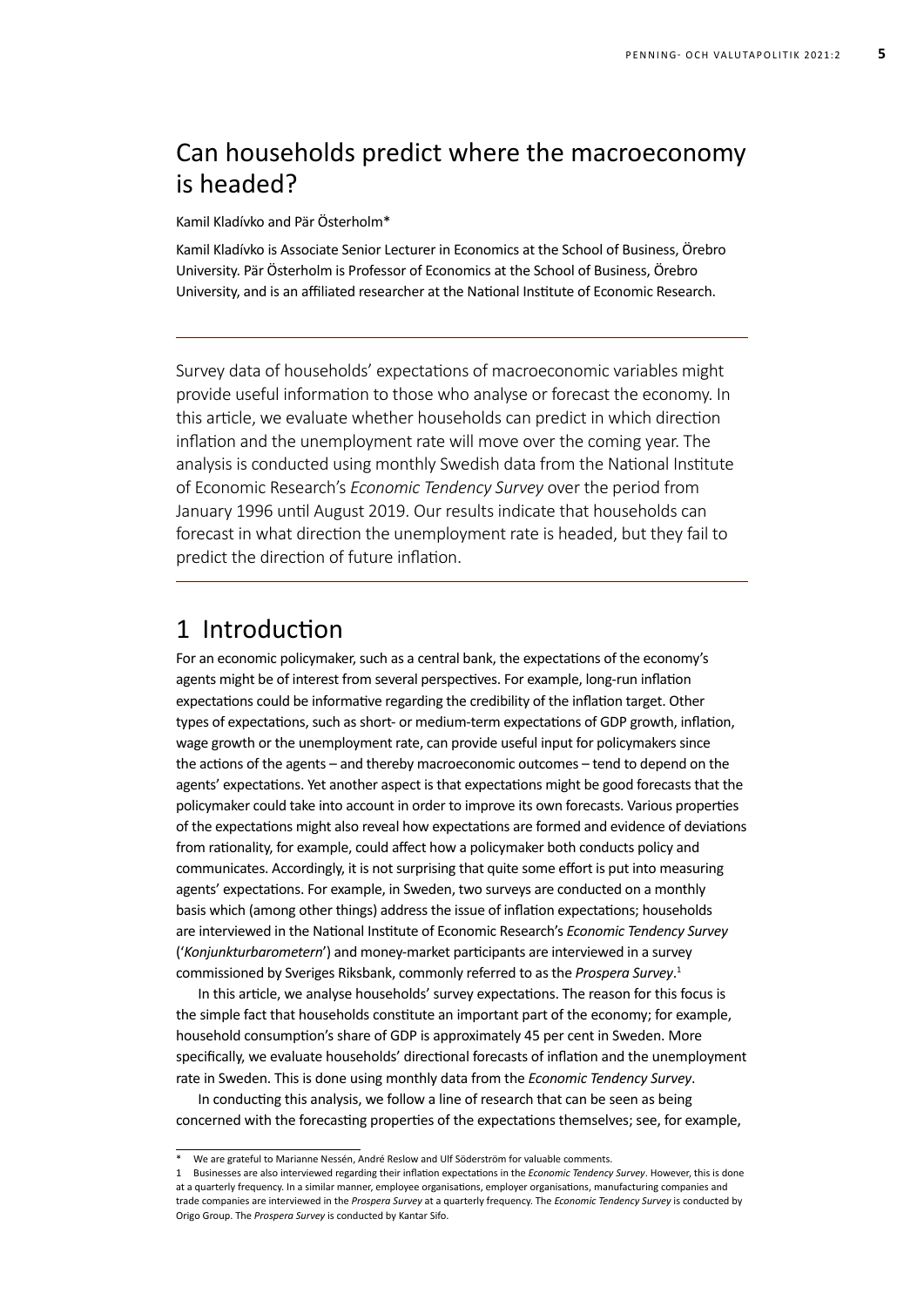Batchelor and Dua (1989), Thomas (1999), Trehan (2015), and Berge (2018). That is, we are interested in whether the households can predict where the economy is headed. Our focus is accordingly different from that of the fairly voluminous literature which utilises household survey data in order to generate model-based macroeconomic forecasts.<sup>2</sup> Another novel aspect of our article is that we study directional forecasts. While it is not uncommon for such forecasts to be analysed in the macroeconomic literature – see, for example, Ash et al. (1998), Greer (2003), Thomas and Grant (2008), Baghestani et al. (2015), and Driver and Meade (2019) – it is nevertheless the case that numerical forecasts tend to be the focus in the overwhelming majority of empirical studies.<sup>3</sup> No rigorous analysis has previously been conducted on the directional forecast data that we study in this article. Our study should hence bring new information to policymakers and others who analyse and forecast the Swedish economy.

#### 2 Data

We use monthly data from the *Economic Tendency Survey* ranging from January 1996 to August 2019.<sup>4</sup> In this survey, 1,500 randomly sampled Swedish households are interviewed each month.<sup>5</sup> The respondents are asked a number of questions related to their own economic situation and the Swedish economy at an aggregate level. This is Sweden's most important household survey and it is part of the European Commission's *Joint Harmonised EU Programme of Business and Consumer Surveys*.

As a key survey in Sweden, data from the *Economic Tendency Survey* have of course been analysed previously. For example, based on micro-level data, Jonung (1981), Jonung and Laidler (1988), Batchelor and Jonung (1989), Palmqvist and Strömberg (2004), and Hjalmarsson and Österholm (2019, 2020, 2021) have investigated various aspects of perceived inflation, inflation expectations, mortgage-rate expectations and housing-price expectations. Aggregate time series from the survey – such as confidence indicators or the mean expectation of a variable – are also commonly used for macroeconomic forecasting and analysis; see, for example, Hansson et al. (2005), Assarsson and Österholm (2015), Hjalmarsson and Österholm (2017), and Jönsson (2020).

In this article, we analyse data on the two questions in the survey that concern directional forecasts – that is, questions 6 and 7 in the survey. These questions pertain to inflation and the unemployment rate. Their formulations, and the answers available to the respondents, are given below:<sup>6</sup>

Question 6: Compared to the situation today, do you think that in the next 12 months prices in general will...?

- i. Increase faster
- ii. Increase at the same rate
- iii. Increase at a slower rate
- iv. Stay about the same
- v. Fall slightly
- vi. Don't know

<sup>2</sup> See, for example, Carroll et al. (1994), Easaw and Herevi (2004), Dreger and Kholodilin (2013), Assarsson and Österholm (2015), and Campelo et al. (2020) for just a few contributions.

<sup>3</sup> Additional studies addressing directional forecasts of inflation or the unemployment rate include Sinclair et al. (2010), Ahn

and Tsuchiya (2016), Chen et al. (2016), Ahn (2018), Pierdzioch et al. (2018), and Sosvilla-Rivero and Ramos-Herrera (2018). 4 The survey started out as a quarterly survey in 1973. Since 1993 it has been conducted on a monthly basis. The starting date for the time series studied here is January 1996.

<sup>5</sup> The number of respondents in the survey has varied over time. During the sample that we are employing, it has ranged between 1,500 and 2,100. The present number of respondents is 1,500 per month.

<sup>6</sup> It should be noted that question 6 has the phrasing stated here if the respondent's 'perceived inflation now' (which is question 5 in the survey) is positive. If the respondent's 'perceived inflation now' is non-positive, the phrasing of the question is adjusted somewhat in order to make it consistent with non-positive inflation today.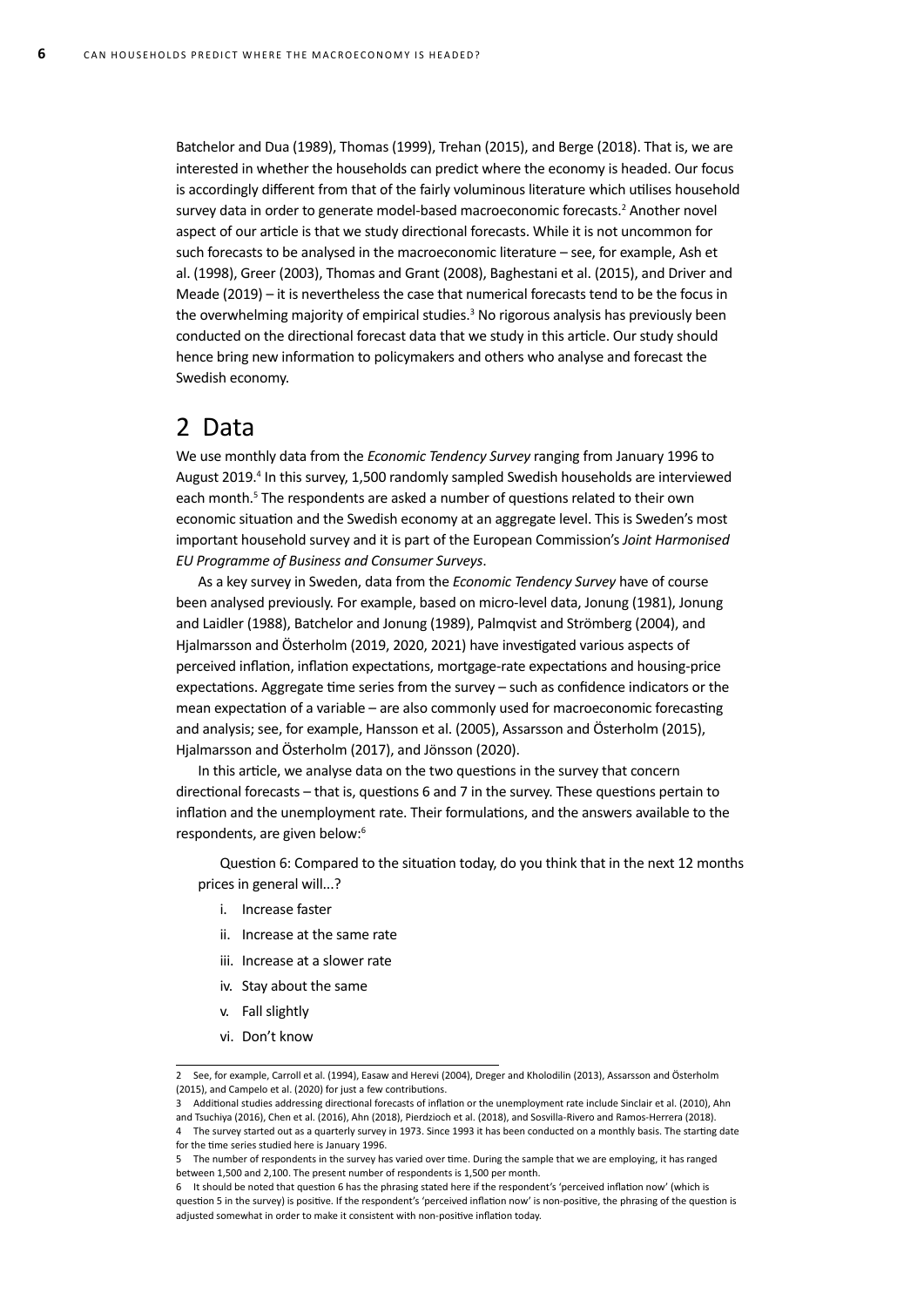Question 7: How do you think the level of unemployment in the country will change over the next 12 months? Will it...?

- i. Increase sharply
- ii. Increase slightly
- iii. Remain the same
- iv. Fall slightly
- v. Fall sharply
- vi. Don't know

We evaluate the survey expectations against the outcomes for CPI inflation and the unemployment rate (seasonally adjusted, age group 16 to 64 years); the last available observation for the outcomes is from August 2020.

In order to econometrically analyse the forecasting performance of the survey data, we generate a directional forecast. This is achieved by first taking the balance,  $b_t$ , of the share of respondents (as a percentage) that at time *t* predicted an increase, minus the share that predicted a decrease. This balance is similar to diffusion indices that are commonly generated from survey data; see, for example, OECD (2000) and Pinto et al. (2020). We then turn the balance into a directional forecast,  $x_t$ , according to the rule  $x_t = 1$  (indicating an increase) if  $b_t > 0$  and  $x_t = 0$  (indicating a decrease) if  $b_t \leq 0$ <sup>7</sup>

To construct the balance for the inflation question, we take the share of respondents choosing the first alternative among the possible answers, minus the total share choosing the third, fourth and fifth alternatives. Two things deserve to be pointed out concerning this issue. The first is that the question is phrased in terms of prices rather than inflation. This might add a layer of complication if the respondent is used to thinking in terms of inflation. This is not unlikely to be the case in Sweden, since formal inflation targeting was introduced in 1993 and communication typically concerns inflation (rather than the price level).<sup>8</sup> Second, only one of the possible answers implies that inflation will increase, whereas three alternatives imply that inflation will decrease. This feature has the possibility of skewing the respondents' answers due to the so-called *end aversion bias*, which means that respondents tend to avoid the endpoints of a response scale and prefer alternatives closer to the midpoint.<sup>9</sup> For the unemployment rate, the balance is generated as the share of respondents choosing the first two alternatives minus the share choosing the fourth and fifth.

As an illustration of how the balance and forecasts are constructed, consider the unemployment-rate question in January 1996. 6 per cent of respondents answered that the unemployment rate would 'increase sharply', 33 per cent answered 'increase slightly', 42 per cent answered 'remain the same', 16 per cent answered 'fall slightly' and 0 per cent answered 'fall sharply'; finally, 3 per cent answered 'don't know'. The balance is given as *bJanuary* 1996 = 6 + 33 − 16 − 0 = 23 and the directional forecast accordingly becomes *X<sub>January* 1996</sub> = 1, indicating that respondents predicted an increase in the unemployment rate.

The shares of responses (six for each variable) over time are shown in the top panels of Figures 1 and 2; the bottom panels of Figures 1 and 2 show the resulting balances along with the actual rates of inflation and unemployment.

<sup>7</sup> We have removed the possibility of having 'unchanged' as a category by merging  $b_t$  = 0 and  $b_t$  < 0. This is reasonable though as  $b_t$  = 0 in only three cases for inflation and two cases for the unemployment rate.

<sup>8</sup> Formally, the Riksbank announced in January 1993 that the target for monetary policy would be 2 per cent inflation, starting in 1995.

<sup>9</sup> This bias is related to the more general behavioural phenomenon *extremeness aversion*; see, for example, Neumann et al. (2016) for a discussion.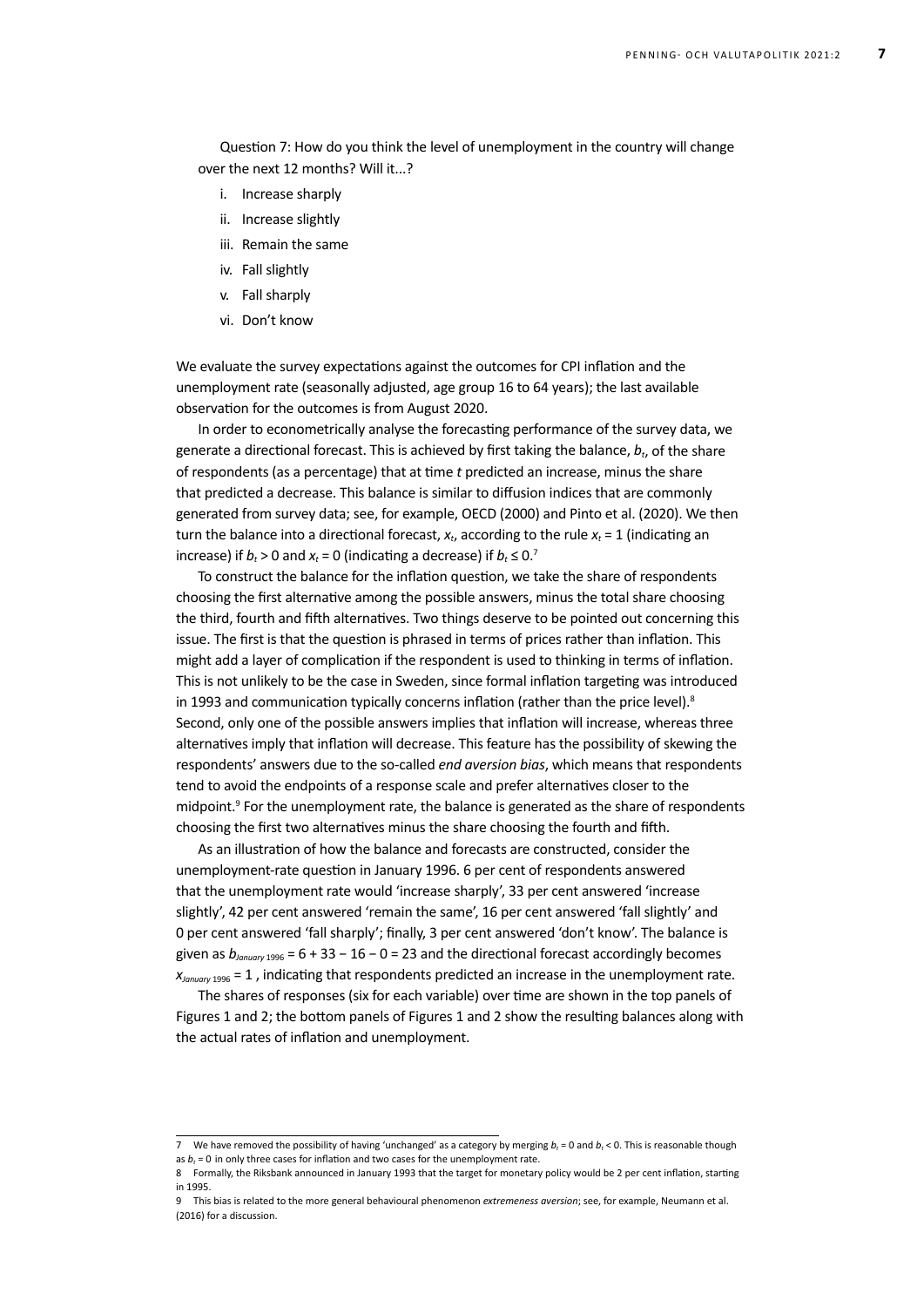

**Figure 1. Shares of different answers concerning inflation, and related balance and inflation rate** Shares (top panel) in per cent. Balance (bottom panel, left axis) in percentage points. Inflation (bottom panel, right axis) in per cent

Sources: National Institute of Economic Research, Macrobond and authors' calculations

#### **Figure 2. Shares of different answers concerning the unemployment rate, and related balance and unemployment rate**

Shares (top panel) in per cent. Balance (bottom panel, left axis) in percentage points. Unemployment rate (bottom panel, right axis) in per cent



Sources: National Institute of Economic Research, Macrobond and authors' calculations

Looking at Figure 1, it can be seen that the share of respondents that say that prices will 'increase faster' (which indicates the opinion that inflation will increase) has been 26 per cent on average. A substantially higher share can be found in 2007, when it was in the interval 38 to 50 per cent. This was a time period when inflation in Sweden was rising and there was a discussion about increased inflationary pressure; see, for example,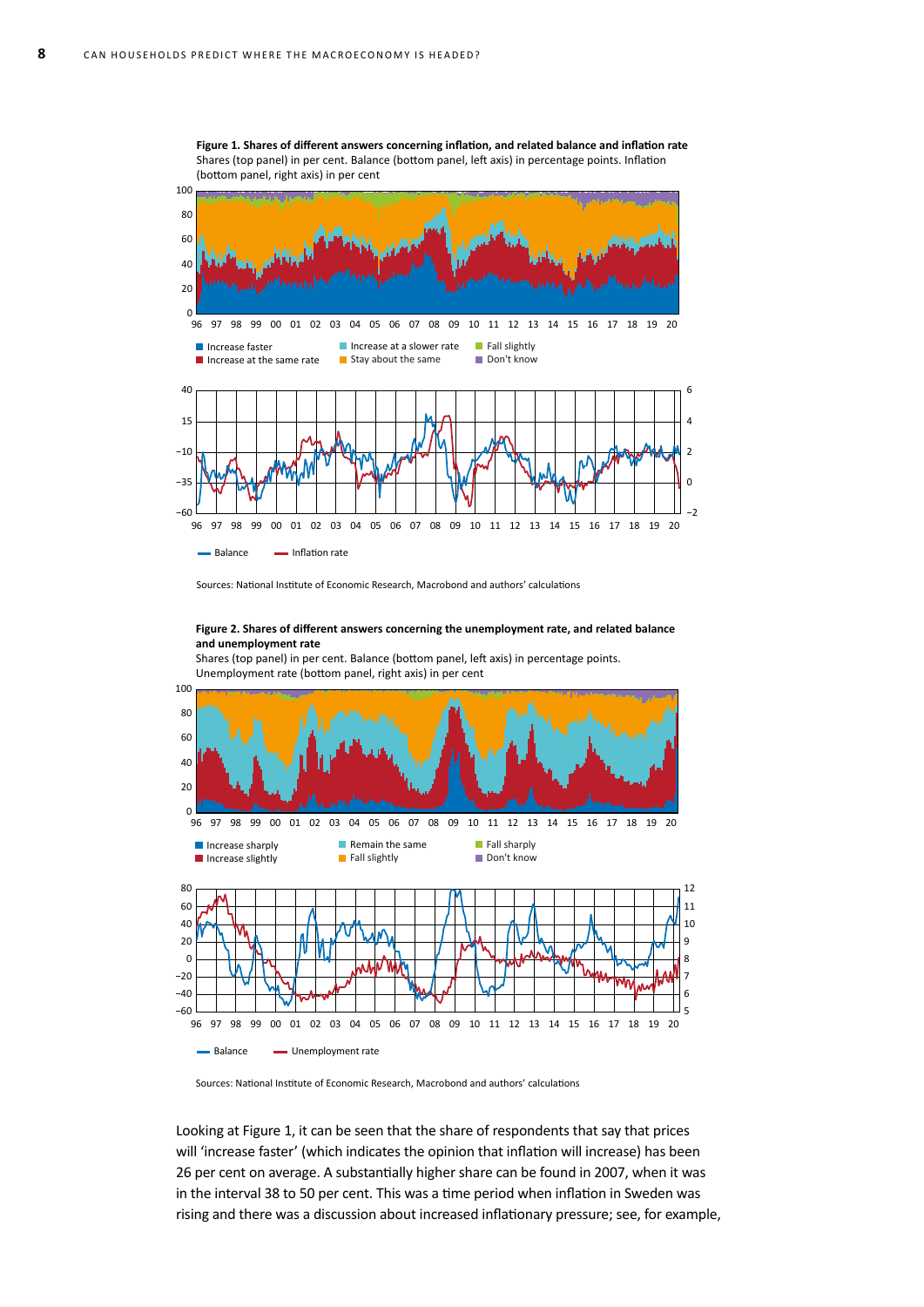Sveriges Riksbank (2007). However, the share predicting an increase in inflation came down substantially in 2008; interestingly, this process started well before the financial crisis hit its peak in the autumn. In addition, the share of respondents answering that prices will 'increase at the same rate' – that is, that inflation will stay the same – has historically had a similar average, namely 23 per cent. It is noteworthy though that, on average, only seven per cent of respondents have said that prices will 'increase at a slower rate', whereas 35 per cent have chosen the alternative that prices will 'stay about the same'. If inflation is above zero – which it typically has been – the latter statement is also a statement about falling inflation but a more specific one. Finally, the share that says that prices will 'fall slightly' has, on average, been small – approximately four per cent. Concerning the balance regarding the inflation question, a striking feature is the fact that the series almost never takes on positive values. In fact, the balance is positive only in eleven cases, implying that it is very rare that a majority of the households forecast increasing inflation.

Turning to Figure 2, this shows a fair bit of variation over time in the shares for the unemployment rate. For example, for a few months in the year 2000, less than 10 per cent of the respondents said that the unemployment rate would increase; in December 2008, this figure peaked at 86 per cent. It can be noted that during the financial crisis and its more immediate aftermath many respondents also said that the unemployment rate would 'increase sharply', making this period stand out. In general, most of the variation is due to changes in the three central alternatives ('increase slightly', 'remain the same' and 'fall slightly'). Very few respondents – approximately one per cent on average over time – suggest that the unemployment rate will 'fall sharply'. It is reasonable that households seem reluctant to predict a sharply falling unemployment rate. Stylised facts regarding business cycles do not suggest that unemployment rates tend to decrease rapidly. The balance for the unemployment rate question is more centred around zero and appears to have a clearer cyclical pattern than the balance for the inflation question.

#### 3 Empirical analysis

We now turn to an empirical analysis of our data and first give a graphical illustration. Figures 3 and 4 show the actual rates of inflation and unemployment, along with the directional forecasts and the actual directional changes. In each figure, Panel A displays the directional forecast,  $x_t$ , that was calculated from the balance,  $b_t$ . Forecasts of an increase ( $x_t = 1$ ) are indicated with dark grey and forecasts of a decrease  $(x_t = 0)$  are indicated with light grey. Panel B records the actual directional change of the forecasted variable. It should be noted that this has been aligned with the forecast origin date – that is, at a given date, it indicates the directional change between that date and twelve months later. The actual directional change,  $y_t$ , is coded analogously to  $x_t$ , namely  $y_t = 1$  if the variable increases over the twelvemonth horizon and  $y_t = 0$  otherwise. Note that the value of  $y_t$  becomes known at time  $t + 12$ . An increase ( $y_t = 1$ ) is indicated with dark grey and a decrease ( $y_t = 0$ ) is indicated with light grey. Finally, panel C captures the match of the directional forecast with the actual directional change (and also displays the actual rates of inflation and unemployment). Correctly forecasted directions are reported using dark and light grey shaded areas, while incorrectly forecasted directions are reported using white areas. The dark grey areas correspond to the case when an increase in the variable was correctly forecasted and the light grey areas indicate when a decrease in the variable was correctly forecasted. Observe that the correctly forecasted directions in panel C follow from the intersection of directions in panels A and B.

The share of correct forecasts is 46 per cent for inflation and 62 per cent for the unemployment rate (see Table 1). It is noteworthy how an increase in inflation is almost never correctly forecasted; in almost all cases where the outcome was an increase in inflation, a decrease had been predicted. This is, of course, related to the fact pointed out above, namely that households almost always predict a decrease in inflation.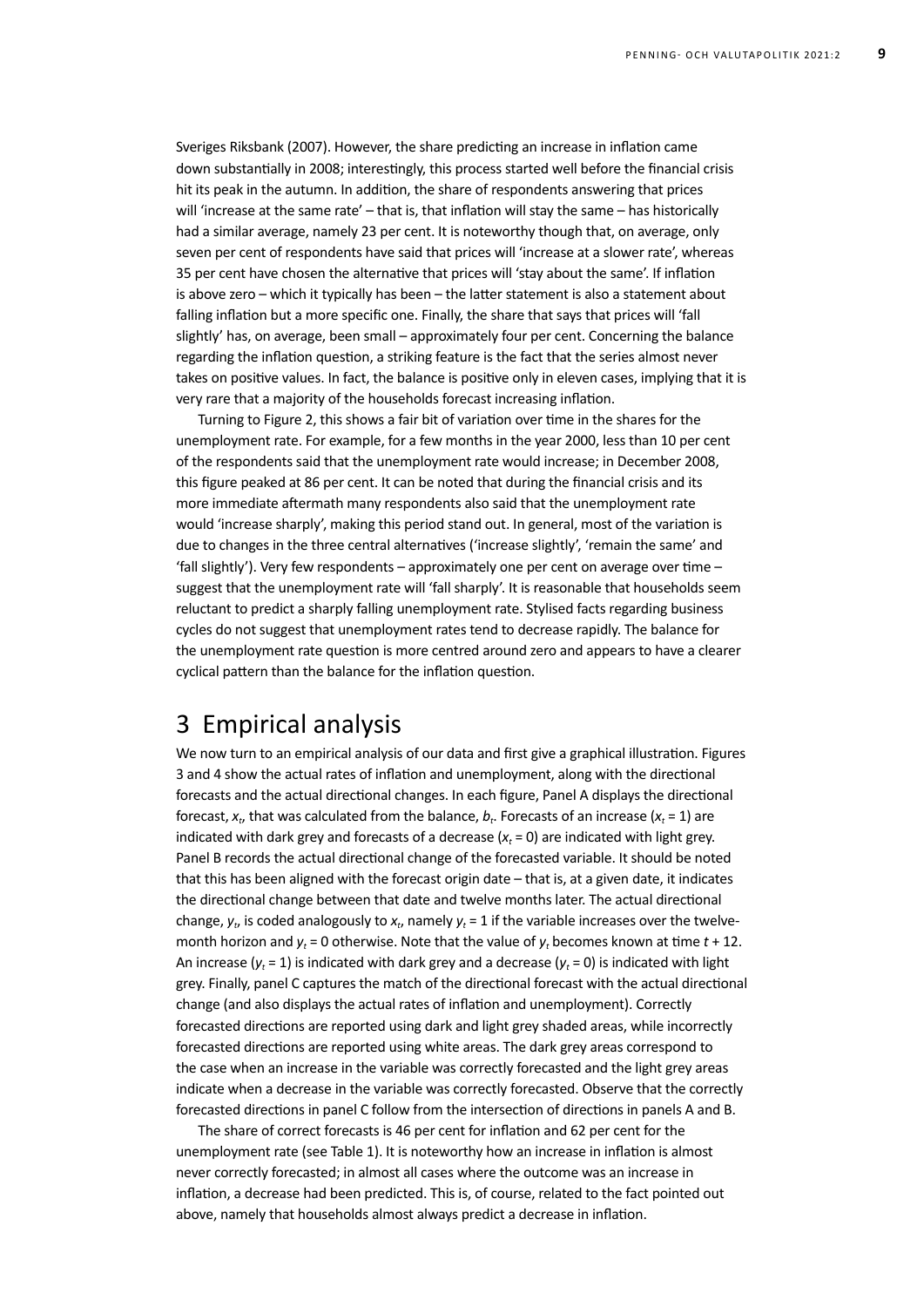#### **Figure 3. Directional forecast of inflation**

Inflation (panel C) in per cent

**Panel A:** Forecasted direction: up,  $x_t = 1$ , in dark grey, down,  $x_t = 0$ , in light grey



Note. Panel A: Forecasted directional change aligned with the forecast origin date. The vertical dashed line indicates the last forecast that can be evaluated. Panel B: Actual directional change of inflation aligned with the forecast origin date. Panel C: The red line gives CPI inflation (year-on-year). Correctly forecasted direction in dark and light grey; incorrectly forecasted direction in white. Sources: Macrobond and authors' calculations

**Figure 4. Directional forecast of the unemployment rate** Unemployment rate (panel C) in per cent

**Panel A:** Forecasted direction: up,  $x_t = 1$ , in dark grey, down,  $x_t = 0$ , in light grey



Note. Panel A: Forecasted directional change aligned with the forecast origin date. The vertical dashed line indicates the last forecast that can be evaluated. Panel B: Actual directional change of the unemployment rate aligned with the forecast origin date. Panel C: The red line gives the unemployment rate (in per cent). Correctly forecasted direction in dark and light grey; incorrectly forecasted direction in white. Sources: Macrobond and authors' calculations

We assess the accuracy of the directional forecasts by employing the Pesaran and Timmermann (1992) test with a Newey-West correction for the presence of serial correlation. This test is effectively a test of independence between the directional forecast *xt* and the actual directional change  $y_t$ ; see the Appendix for a detailed description of the test.

The 2×2 tables to test the independence between the forecast and the realized directional change for our two variables, as well as the test results, are reported in Table 1.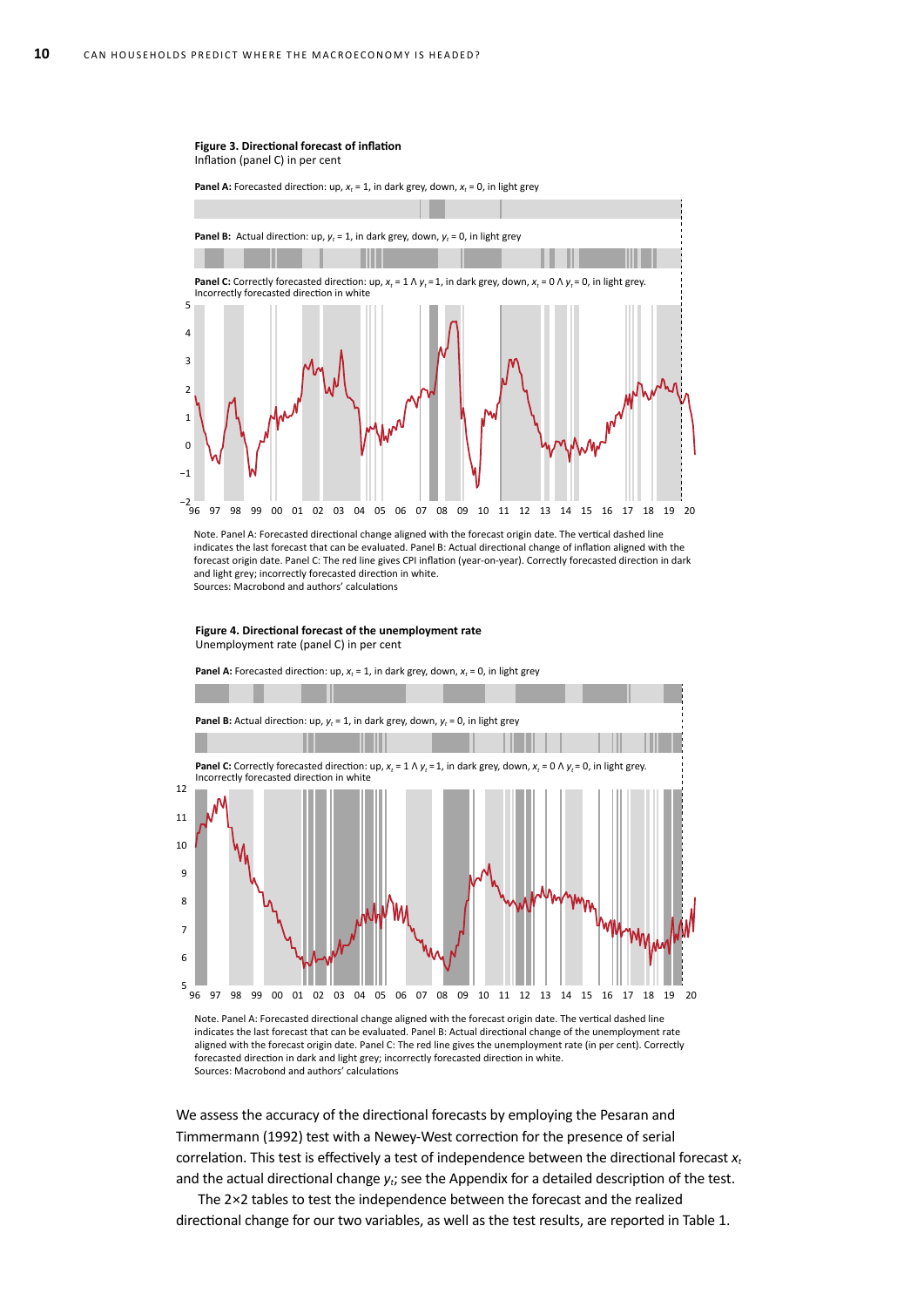The test statistic,  $t_{\text{PT}}^{\text{MW}}$ , clearly confirms what is suggested by the figures. The null hypothesis of independence of forecasted and actual direction cannot be rejected for inflation but is forcefully rejected for the unemployment rate. We accordingly conclude that Swedish households are unable to forecast where inflation is headed, whereas they have highly significant ability in forecasting the direction of the unemployment rate.

|                                                                          | <b>Inflation</b>       |                          | <b>Unemployment rate</b> |                          |
|--------------------------------------------------------------------------|------------------------|--------------------------|--------------------------|--------------------------|
|                                                                          | Actual up<br>$y_t = 1$ | Actual down<br>$y_t = 0$ | Actual up<br>$y_t = 1$   | Actual down<br>$y_t = 0$ |
| Forecast up $x_t = 1$                                                    | 7                      | 4                        | 86                       | 89                       |
| Forecast down $x_t = 0$                                                  | 149                    | 124                      | 20                       | 89                       |
|                                                                          |                        |                          |                          |                          |
| Proportion of correct<br>forecasts, $\hat{P}$                            | 0.46                   |                          | 0.62                     |                          |
| Estimated expected<br>proportion of correct<br>forecasts, $\hat{P}_{H0}$ | 0.45                   |                          | 0.47                     |                          |
| Test statistic, $t_{rr}^{NW}$                                            | 0.43                   |                          | 3.47                     |                          |
| $p$ -value                                                               | 0.664                  |                          | < 0.001                  |                          |

**Table 1. Results from the directional accuracy test.**

Note. The top part of the table gives the 2×2 contingency tables of 284 forecasts to test the independence between the households' forecast and actual direction.  $\hat{P}$  is the proportion of correct forecasts (see equation (4) in the Appendix), whereas  $\hat{P}_{h0}$  is an estimate of the expected proportion of correct forecasts under the null hypothesis of independence (see equation (6)).  $t_F^{aw}$  is the Pesaran-Timmermann (1992) test statistic with Newey-West correction (see equations (10)–(12)).

The fact that households have some success in predicting the direction of the unemployment rate is not completely surprising. While macroeconomic forecasting by no means is a trivial exercise, the unemployment rate appears to have fairly distinctive cyclical swings (as can be seen from Figures 2 and 4). It likely also helps that the unemployment rate is a concept to which it should be reasonably easy for households to relate.

The failure when it comes to predicting the direction of inflation is perhaps no surprise either. Given the somewhat mixed evidence in the previous literature, no unambiguous conclusions can be drawn regarding different agents' ability to forecast the direction of inflation. Our results are nevertheless in line with recent studies that point to households not being successful at this task; see, for example, Ahn and Tsuchia (2016) and Ahn (2018).<sup>10</sup> It should be kept in mind, however, that this international evidence is based on households that face economic environments that are quite different to that in Sweden. We believe that contributing factors to the failure are the phrasing of the question and the available answers, which were discussed above. One should also consider that a substantial part of the investigated sample comes from a period where inflation may have been quite difficult to predict. This is related to the fairly widespread claim that the connection between the real economy and inflation in many countries is weaker today than previously or, put differently, that the Phillips curve has become flatter; see, for example, Bean (2006), Gaiotti (2010), Kuttner and Robinson (2010), IMF (2013), and Occhino (2019).<sup>11</sup> It accordingly does not seem unreasonable to conclude that the conditions under which households have been forecasting inflation have, at least in parts, been non-trivial.

<sup>10</sup> In contrast, some studies indicate that professional forecasters are somewhat more successful at forecasting the direction of inflation; see, for example, Chen et al. (2016) and Sosvilla-Rivero and Ramos-Herrera (2018).

<sup>11</sup> This is not an undisputed claim though; see, for example, Fitzgerald et al. (2013) and Berger et al. (2016). For some additional recent contributions concerning the Phillips curve, see, for example, Coibion and Gorodnichenko (2015), Blanchard (2016), Leduc and Wilson (2017), and Karlsson and Österholm (2020).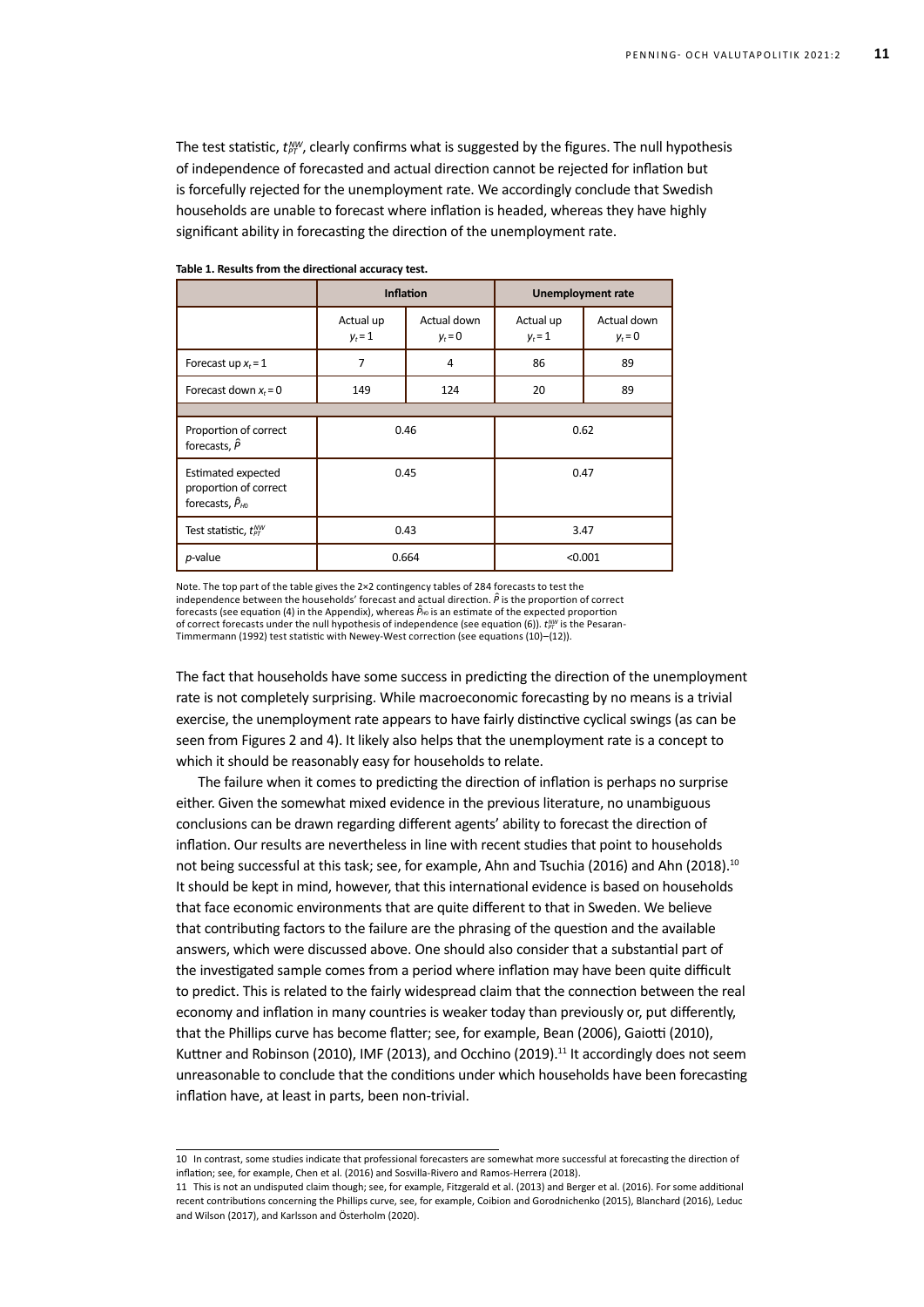### 4 Concluding remarks

In this article, we have shown that Swedish households have statistically significant ability in forecasting the direction of the unemployment rate but that they fail in forecasting where inflation is headed. Despite the failure regarding the directional forecasts of inflation, it can still be worth monitoring these expectations since flawed expectations can still contain useful information to a policymaker, for example. Of course, it is also of interest to know that the expectations have shortcomings.

The finding that the households fail in forecasting the direction of inflation can, to some extent, probably be explained by the fact that inflation objectively has been difficult to predict during a substantial part of the analysed sample. However, we believe that another relevant aspect is that the phrasing of the question in the survey and the answers available are somewhat problematic. The question is phrased in terms of prices, which might complicate things for a respondent who is used to thinking in terms of inflation. Concerning the answers, the respondents' choices could be affected by the fact that only one of the alternatives implies that inflation will increase. To conclude, it does not seem unlikely that the inflation question might be perceived as complicated by the respondents and it could be the case that some respondents do not have sufficient 'economic literacy' to pass this hurdle. This is something that designers of household surveys ought to keep in mind. Considering that this question is part of the *Joint Harmonised EU Programme of Business and Consumer Surveys* (European Commission, 2016), this is likely to be an issue of relevance beyond the Swedish context.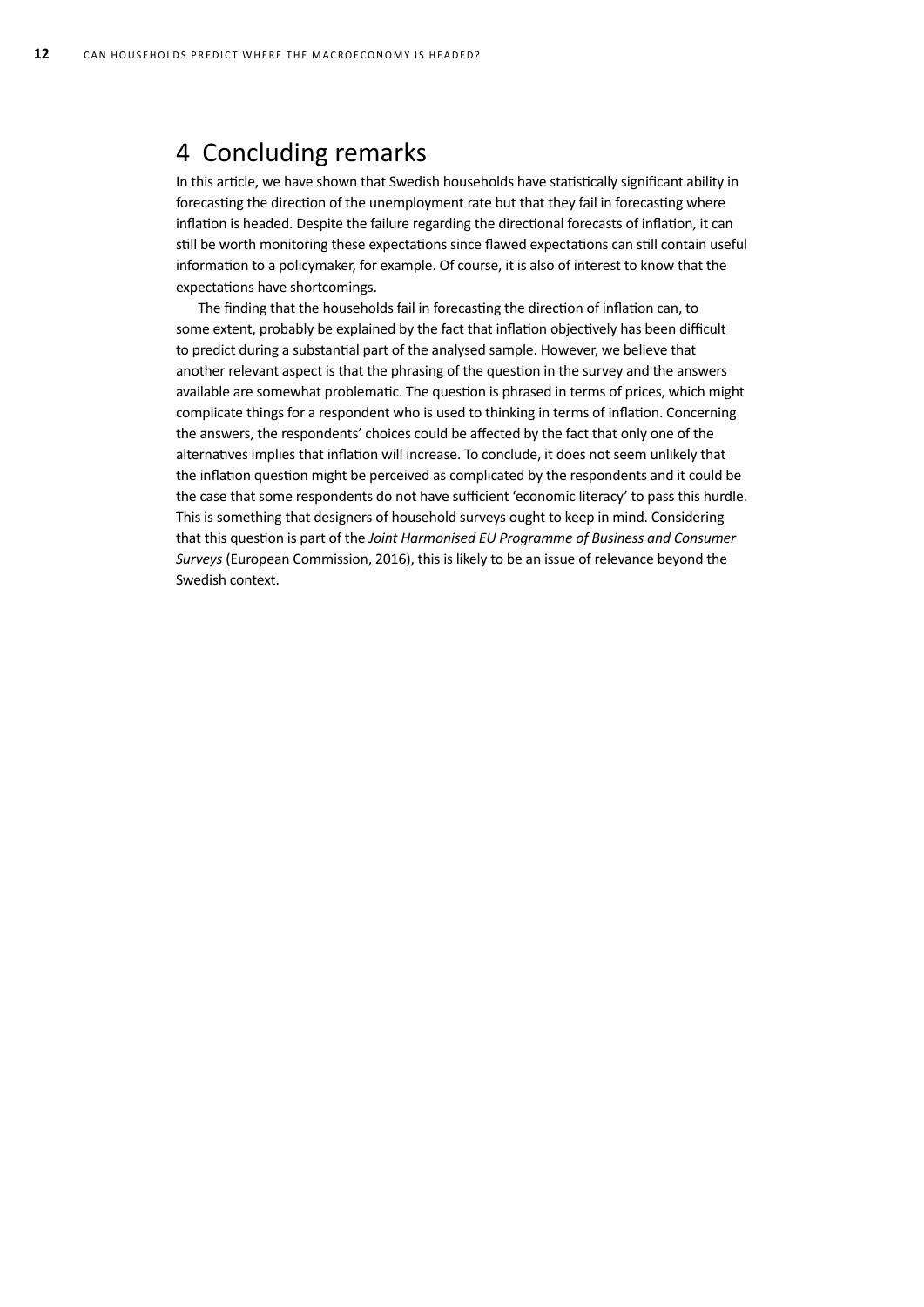## References

Ahn, Young Bin (2018), 'Directional accuracy of urban consumers' inflation forecasts in China', *Emerging Markets Finance and Trade,* vol. 54, pp. 1414–1424.

Ahn, Young Bin and Yoichi Tsuchiya (2016), 'Directional analysis of consumers' forecasts of inflation in a small open economy: Evidence from South Korea', *Applied Economics*, vol. 48, pp. 854–864.

Ash, J. Colin K., David J. Smyth and Saeed M. Heravi (1998), 'Are OECD forecasts rational and useful? A directional analysis', *International Journal of Forecasting*, vol. 14, pp. 381–391.

Assarsson, Bengt and Pär Österholm (2015), 'Do Swedish consumer confidence indicators do what they are intended to do?', *Applied Economics Quarterly*, vol. 61, pp. 391–404.

Baghestani, Hamid, Mohammad Arzaghi and Ilker Kaya (2015), 'On the accuracy of Blue Chip forecasts of interest rates and country risk premiums', *Applied Economics*, vol. 46, pp. 113–122.

Batchelor, Roy A. and Pami Dua (1989), 'Household versus economist forecasts of inflation: A reassessment', *Journal of Money, Credit and Banking*, vol. 21, pp. 252–257.

Batchelor, Roy A. and Lars Jonung (1989), 'Cross-sectional evidence on the rationality of the mean and variance of inflation expectations', In: Grunert, Klaus G. and Folke Ölander (eds.), *Understanding Economic Behavior*, Kluwer Press, Boston.

Bean, Charles (2006), 'Globalisation and inflation', *Bank of England Quarterly Bulletin*, vol. 46, pp. 468–475.

Berge, Travis J. (2018), 'Understanding survey-based inflation expectations', *International Journal of Forecasting*, vol. 34, pp. 788–801.

Berger, Tino, Gerdie Everaert and Hauke Vierke (2016), 'Testing for time variation in an unobserved components model for the U.S. economy', *Journal of Economic Dynamics and Control*, vol. 69, pp. 179–208.

Blanchard, Olivier (2016), 'The Phillips curve: Back to the '60s?', *American Economic Review*, vol. 106, pp. 31–34.

Blaskowitz, Oliver and Helmut Herwartz (2014), 'Testing the value of directional forecasts in the presence of serial correlation', *International Journal of Forecasting*, vol. 30, pp. 30–42.

Campelo, Aloisio, Viviane Seda Bittencourt and Marco Malgarini (2020), 'Consumers confidence and households consumption in Brazil: Evidence from the FGV survey', *Journal of Business Cycle Research*, vol. 16, pp. 19–34.

Carroll, Christopher D., Jeffrey C. Fuhrer and David W. Wilcox (1994), 'Does consumer sentiment forecast household spending? If so, why?', *American Economic Review*, vol. 84, pp. 1397–1408.

Chen, Qiwei, Mauro Costantini and Bruno Deschamps (2016), 'How accurate are professional forecasts in Asia? Evidence from ten countries', *International Journal of Forecasting*, vol. 32, pp. 154–167.

Coibion, Olivier and Yuriy Gorodnichenko (2015), 'Is the Phillips curve alive and well after all? Inflation expectations and the missing disinflation', *American Economic Journal: Macroeconomics*, vol. 7, pp. 197–232

Dreger, Christian and Konstantin A. Kholodilin (2013), 'Forecasting private consumption by consumer surveys', *Journal of Forecasting*, vol. 32, pp. 10–18.

Driver, Ciaran and Nigel Meade (2019), 'Enhancing survey‐based investment forecasts', *Journal of Forecasting*, vol. 38, pp. 236–255.

Easaw, Joshy Z. and Saeed M. Heravi (2004), 'Evaluating consumer sentiments as predictors of UK household consumption behaviour. Are they accurate and useful?', *International Journal of Forecasting*, vol. 20, pp. 671–681.

European Commission (2016), *Joint Harmonised EU Programme of Business and Consumer Surveys. User Guide*, European Commission, Brussels.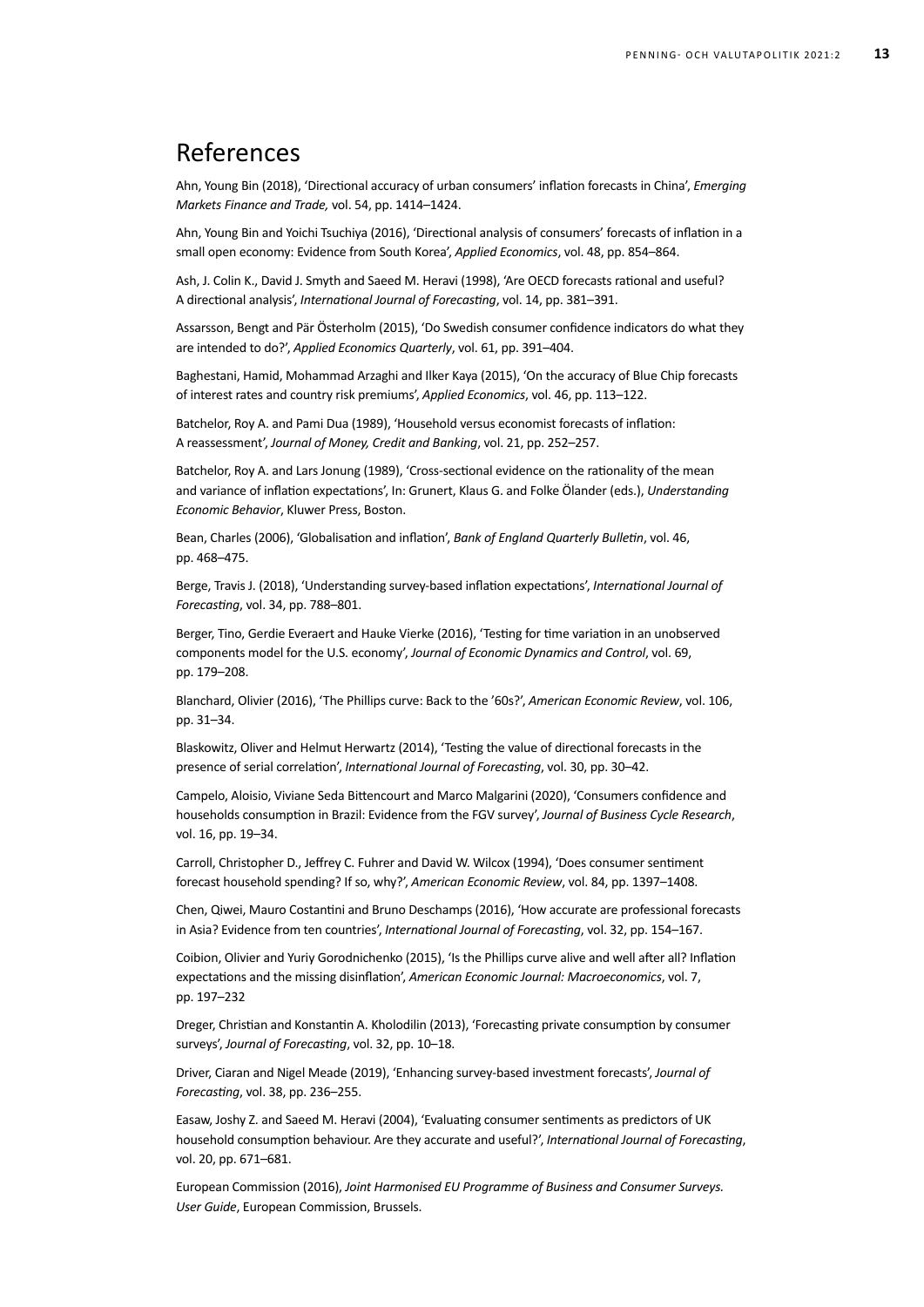Fitzgerald, Terry, Brian Holtemeyer and Juan Pablo Nicolini (2013), 'Is there a stable Phillips curve after all?', *Federal Reserve Bank of Minneapolis Economic Policy Paper* 13-6.

Gaiotti, Eugenio (2010), 'Has globalization changed the Phillips curve? Firm-level evidence on the effect of activity on prices', *International Journal of Central Banking*, vol. 6, pp. 51–84.

Greer, Mark (2003), 'Directional accuracy tests of long-term interest rate forecasts', *International Journal of Forecasting*, vol. 19, pp. 291–298.

Hansson, Jesper, Per Jansson and Mårten Löf (2005), 'Business survey data: Do they help in forecasting GDP growth?', *International Journal of Forecasting*, vol. 21, pp. 377–389.

Hjalmarsson, Erik and Pär Österholm (2017), 'Households' mortgage-rate expectations – More realistic than at first glance?', *Sveriges Riksbank Economic Review*, no. 2, pp. 57–64.

Hjalmarsson, Erik and Pär Österholm (2019), 'A micro-data analysis of households' expectations of mortgage rates', *Economics Letters*, vol. 185, Article 108693.

Hjalmarsson, Erik and Pär Österholm (2020), 'Heterogeneity in households' expectations of housing prices – Evidence from micro data', *Journal of Housing Economics*, vol. 50, Article 101731.

Hjalmarsson, Erik and Pär Österholm (2021), 'Anchoring in surveys of household expectations', *Economics Letters*, vol. 198, Article 109687.

IMF (2013), *World Economic Outlook*, April 2013.

Jönsson, Kristian (2020), 'Machine learning and nowcasts of Swedish GDP', *Journal of Business Cycle Research*, vol. 16, pp. 123–134.

Jonung, Lars (1981), 'Perceived and expected rates of inflation in Sweden', *American Economic Review*, vol. 71, pp. 961–968.

Jonung, Lars and David Laidler (1988), 'Are perceptions of inflation rational? Some evidence for Sweden', *American Economic Review*, vol. 78, pp. 1080–1087.

Karlsson, Sune and Pär Österholm (2020), 'A note on the stability of the Swedish Phillips curve', *Empirical Economics*, vol. 59, pp. 2573–2612.

Kuttner, Ken and Tim Robinson (2010), 'Understanding the flattening Phillips curve', *North American Journal of Economics and Finance*, vol. 21, pp. 110–125.

Leduc, Sylvain and Daniel J. Wilson (2017), 'Has the wage Phillips curve gone dormant?', *Federal Reserve Bank of San Francisco Economic Letter* 2017-30.

Neumann, Nico, Ulf Böckenholt and Ashish Sinha (2016), 'A meta-analysis of extremeness aversion', *Journal of Consumer Psychology*, vol. 26, pp. 193–212.

Newey, Whitney K. and Kenneth D. West (1987), 'A simple, positive semi-definite, heteroskedasticity and autocorrelation consistent covariance matrix', *Econometrica*, vol. 55, pp. 703–708.

Newey, Whitney K. and Kenneth D. West (1994), 'Automatic lag selection in covariance matrix estimation', *Review of Economic Studies*, vol. 61, pp. 631–653.

Occhino, Filippo (2019), 'The flattening of the Phillips curve: Policy implications depend on the cause', *Federal Reserve Bank of Cleveland Economic Commentary* 2019-11.

OECD (2000), *Main Economic Indicators. Sources and Definitions*, OECD, Paris.

Palmqvist, Stefan and Lena Strömberg (2004), 'Households' inflation opinions – A tale of two surveys', *Sveriges Riksbank Economic Review*, no. 4, pp. 23–42.

Pesaran, M. Hashem and Alan G. Timmermann (1992), 'A simple nonparametric test of predictive performance', *Journal of Business and Economic Statistics*, vol. 10, pp. 461–465.

Pierdzioch, Christian, Monique B. Reid and Rangan Gupta (2018), 'On the directional accuracy of inflation forecasts: Evidence from South African survey data', *Journal of Applied Statistics*, vol. 45, pp. 884–900.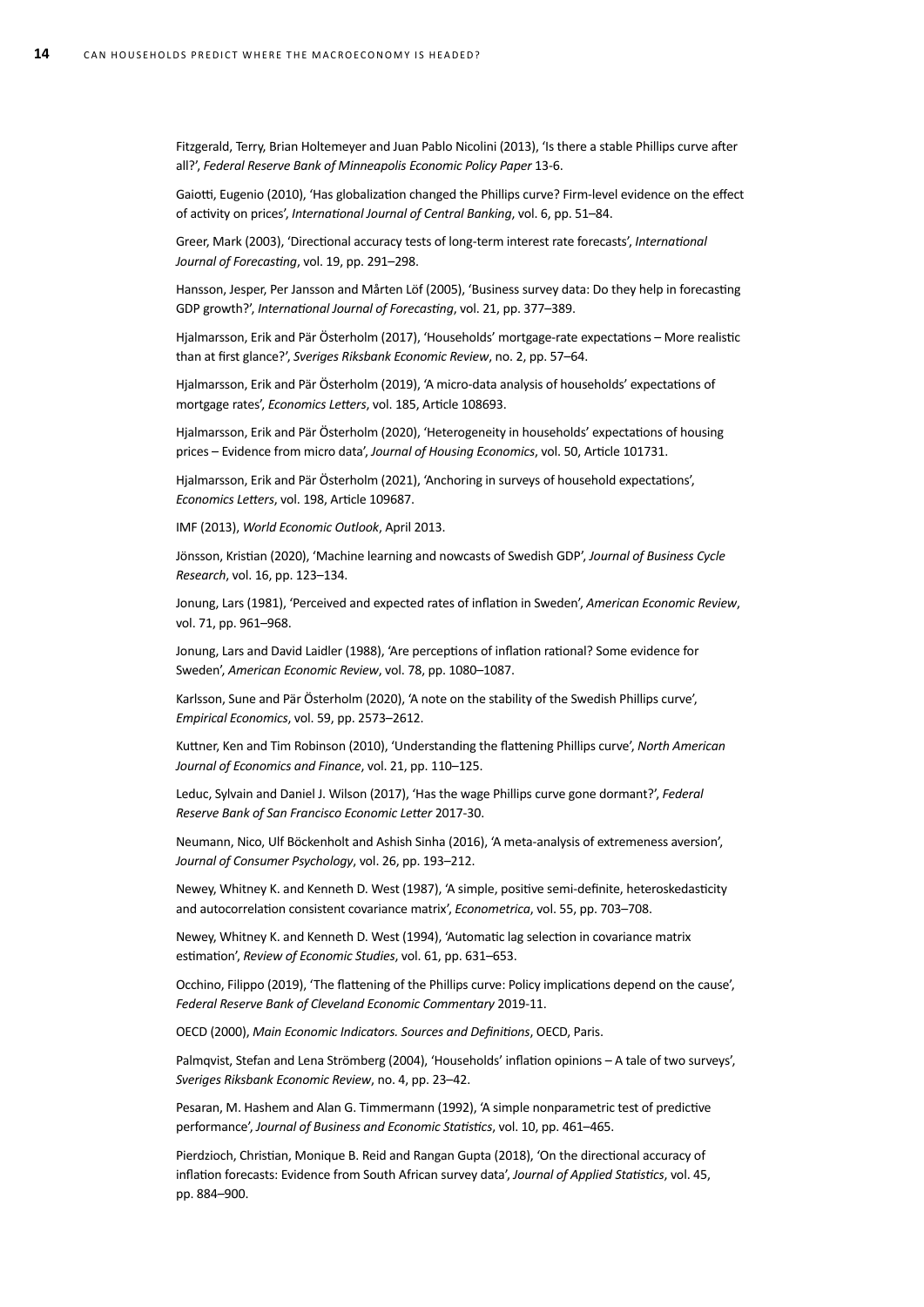Pinto, Santiago, Pierre-Daniel G. Sarte and Robert Sharp (2020), 'Learning about consumer uncertainty from qualitative surveys: As uncertain as ever', *International Journal of Central Banking*, vol. 16, pp. 47–99.

Sinclair, Tara M., Herman O. Stekler and Lindsay Kitzinger (2010), 'Directional forecasts of GDP and inflation: A joint evaluation with an application to Federal Reserve predictions', *Applied Economics*, vol. 42, pp. 2289–2297.

Sosvilla-Rivero, Simón and María del Carmen Ramos-Herrera (2018), 'Inflation, real economic growth and unemployment expectations: An empirical analysis based on the ECB survey of professional forecasters', *Applied Economics*, vol. 50, pp. 4540–4555.

Sveriges Riksbank (2007), Separate minutes of the Executive Board, Meeting on 29 October 2007.

Thomas, Lloyd B. (1999), 'Survey measures of expected U.S. inflation', *Journal of Economic Perspectives*, vol. 13, pp. 125–144.

Thomas, Lloyd B. and Alan P. Grant (2008), 'The accuracy and rationality of US and Australian household inflation forecasts: A comparative study of the Michigan and Melbourne Institute surveys', *Economic Record*, vol. 84, pp. 237–252.

Trehan, Bharat (2015), 'Survey measures of expected inflation and the inflation process', *Journal of Money, Credit and Banking*, vol. 47, pp. 207–222.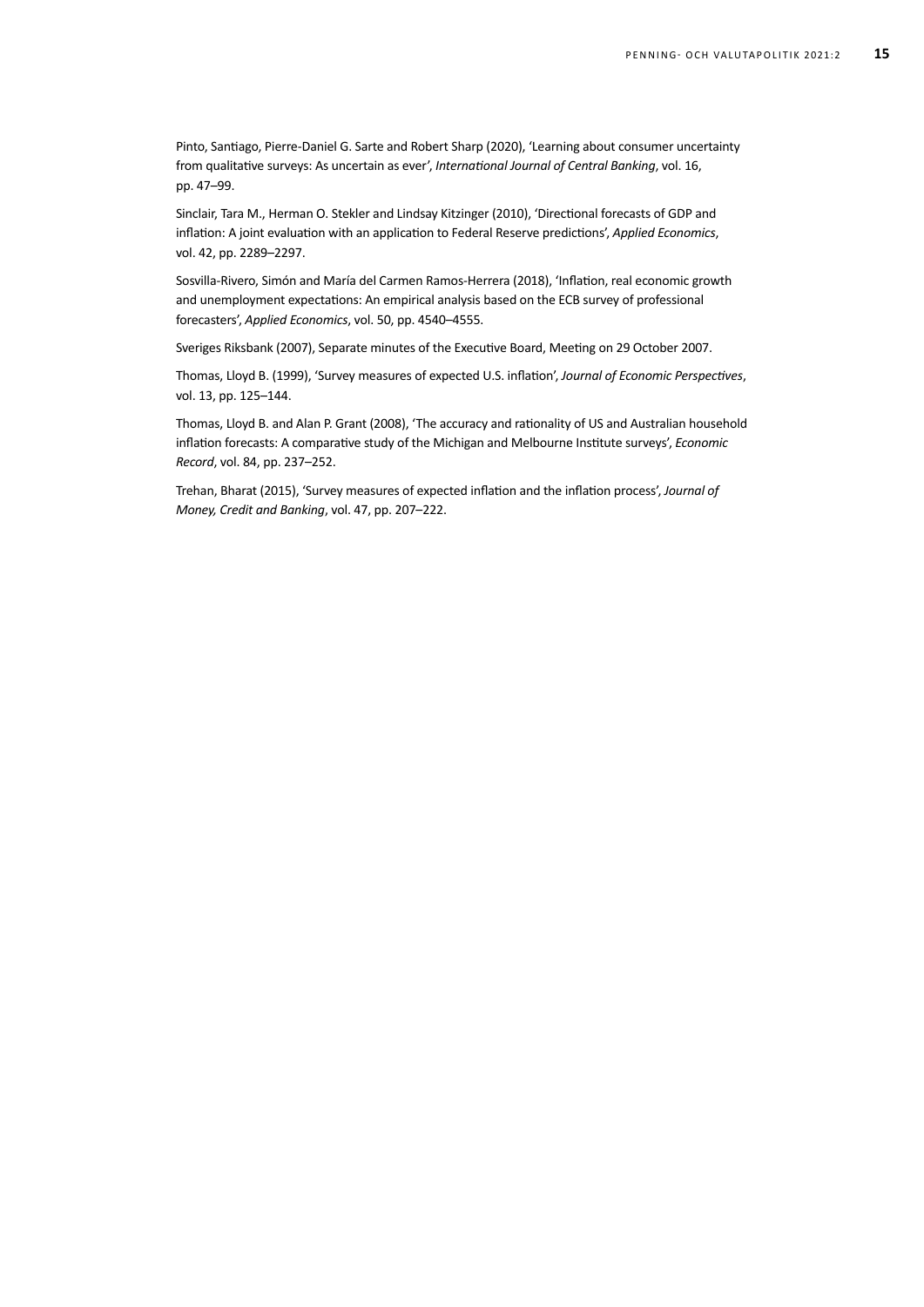# **Appendix**

In this appendix, we provide the details of the econometric test employed in Section 3 to assess the accuracy of the directional forecasts.

The directional forecast is denoted  $x_t$  and the actual directional change  $y_t$ . Note that any directional variable is Bernoulli distributed. We define

(1) 
$$
P_x = \mathbb{P}(x_t = 1)
$$
 and  $P_y = \mathbb{P}(y_t = 1)$ ,

where  $\mathbb P$  is the probability function. We further introduce the variable  $z_t$  which takes on the value 1 if the forecast is correct, and the value 0 if the forecast is wrong. By using the conjunction operator, Λ, we write  $z_t = 1$  if  $x_t = 1 \wedge y_t = 1$  or  $x_t = 0 \wedge y_t = 0$ , and  $z_t = 0$  if  $x_t = 1 \wedge y_t$ = 0 or  $x_t$  = 0  $\wedge$   $y_t$  = 1 (see panel C in Figures 3 and 4). The probability of  $z_t$  = 1 is thus given by

(2) 
$$
P = \mathbb{P}(x_t = 1, y_t = 1) + \mathbb{P}(x_t = 0, y_t = 0).
$$

Under the null hypothesis that  $x_t$  and  $y_t$  are independent – that is, if  $x_t$  has no power to predict  $y_t$  – then it follows from the definition of independence that the probability of  $z_t$  = 1 is given by

(3) 
$$
P_{H0} = P_x P_y + (1 - P_x)(1 - P_y).
$$

The probability *P* is efficiently estimated as the proportion of correct directional forecasts in a data set with *T* observations, and thus the estimate is given by

$$
(4) \qquad \hat{P}=T^{-1}\sum_{t=1}^{T}Z_{t}.
$$

Under the null hypothesis of no predictive power, *TP* ̂ has a binomial distribution with expected value  $TP_{H0}$  and variance  $TP_{H0}(1 - P_{H0})$ . In the case in which  $P_x$  and  $P_y$  are known, one can use the approximate test for the Bernoulli parameter *P*. The test statistic is asymptotically standard normal and given by

(5) 
$$
t = \frac{\hat{P} - P_{H0}}{\sqrt{T^{-1} P_{H0} (1 - P_{H0})}}.
$$

For example, assuming a symmetric random walk behaviour implies  $P_v$  = 0.5 since an upmove and a down-move of the forecasted variable are equally likely. It is then natural for any forecast to have *Px* = 0.5. In this case the test statistic simplifies to *t* = √*T* (2*P*̂ − 1). However, in practice,  $P_x$  and  $P_y$  are not known and need to be estimated from sample data. Their efficient estimates are given by *P*̂ *<sup>x</sup>* = *T*−1 ∑*<sup>T</sup> <sup>t</sup>*= 1 *xt* and *P*̂ *<sup>y</sup>* = *T*−1 ∑*<sup>T</sup> <sup>t</sup>*= 1 *yt* , and consequently *PH*0 is replaced by

(6) 
$$
\hat{P}_{H0} = \hat{P}_x \hat{P}_y + (1 - \hat{P}_x)(1 - \hat{P}_y).
$$

Pesaran and Timmermann (1992) derive that in this case the test of predictive performance of *xt* can be based on

(7) 
$$
t_{\rho\tau} = \frac{\hat{P} - \hat{P}_{H0}}{\sqrt{\widehat{var}(\hat{P}) - \widehat{var}(\hat{P}_{H0})}} ,
$$

where var $(\widehat{P}_{H0}) = T^{-1} (2\widehat{P}_{y} - 1)^2 \widehat{P}_{x} (1 - \widehat{P}_{x}) + T^{-1} (2\widehat{P}_{x} - 1)^2 \widehat{P}_{y} (1 - \widehat{P}_{y}) + 4T^{-2} \widehat{P}_{y} \widehat{P}_{x} (1 - \widehat{P}_{y}) (1 - \widehat{P}_{x})$  and ̂  $\widehat{var}(\widehat{P}) = T^{-1} \widehat{P}_{H0} (1 - \widehat{P}_{H0})$ . The  $t_{PT}$  test statistic is asymptotically standard normal. ̂